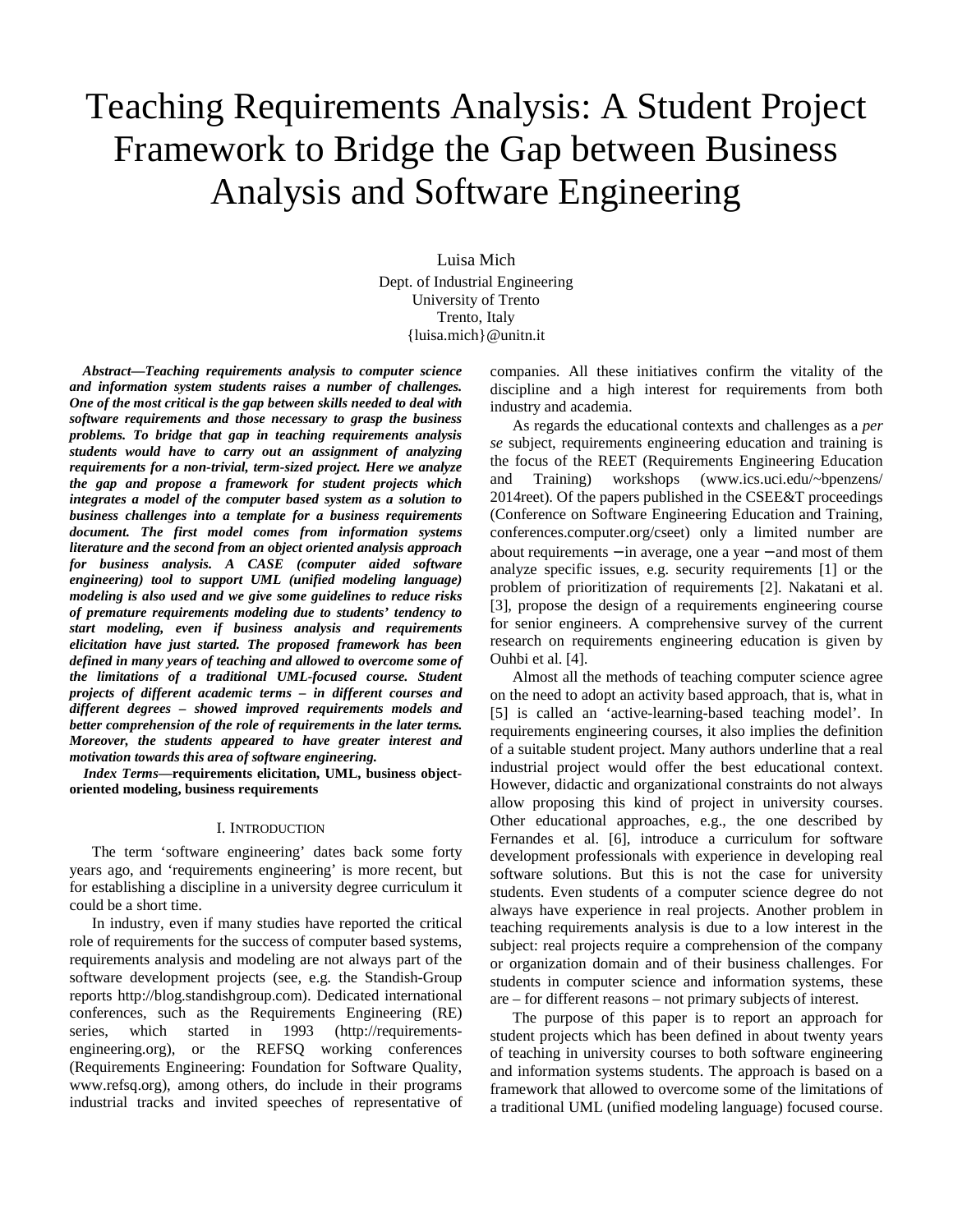The project foresees the accomplishment of business and requirements analysis activities for a quasi-real project, that is for a project in a real context, whose characteristics satisfy time and other constraints of an academic course. Students groups have to realize and document the project following a template which integrates a model of the computer based system as a solution of business problems into a structured business requirements document. The first model comes from information systems literature [7] and the second from an object oriented analysis approach for business analysis [8].

In the rest of this paper, Section II describes the main challenges in teaching requirements engineering. Section III presents the template for a student project that allows addressing such challenges, gives some remarks and guidelines to apply the project framework and a preliminary validation referring to the guidelines illustrated in [4]. Section IV concludes the paper with an outlook on open questions and future work.

## II. CHALLENGES IN TEACHING REQUIREMENTS ANALYSIS

Teaching requirements analysis is challenging in many ways. The main positive and negative aspects, some of which have been mentioned in the introduction, can be illustrated with a SWOT (Strengths, Weaknesses, Opportunities, and Threats) matrix (Fig. 1). As is often the case, some of the strengths are such only if accepted as stimuli by the lecturer.

Firstly, requirements analysis is a multidisciplinary activity that employs a variety of methods and techniques at different stages of development of computer based systems. Teaching requirements engineering demands further efforts to take into account the business analyst's and the software engineer's points of views. In particular, the scope of a project can be correctly defined only if the business goals and challenges have been identified and analyzed and this requires skills beyond requirements modeling and specification [8], [9]. A multidisciplinary subject naturally induces to address problems in a rational way, promoting computational thinking [10] and group work to exploit cooperation among people with different expertise [11].

Another challenge in teaching requirements analysis is its recent development as an autonomous research and educational area, at least if compared to other areas of computer sciences. This implies that many graduation programs do not include a dedicated requirements analysis course. Being part of the software or information systems development process, requirements engineering is often taught (only) in those courses. In this way, usually a limited number of hours can be dedicated to requirements analysis, with the realization, if any, of toy projects. In turn, this fact sometimes implies that the assigned textbooks cover the information systems or software engineering content, whereas requirements are a small fraction of the content. Besides, while for students of computer science degrees requirements are perceived as not enough 'computer science', for students of information systems, requirements are too much 'computer science'. These views are some of the most critical experienced in about twenty years of teaching and could be due to the common view of the field as programming.

| <b>Strengths</b>                | Weaknesses                  |
|---------------------------------|-----------------------------|
| Multidisciplinary field         | Image problems              |
| Promote problem solving         | Time constraints            |
| (computational thinking),       | Students lack of interest   |
| and group work                  | Toy projects                |
| Opportunities                   | <b>Threats</b>              |
| Interest of companies for       | Not dedicated course        |
| business analysts skills        | Misconception of the field  |
| Integration of real projects    | Lack of books for educators |
| Coordination with other courses | Tool driven analysis        |

Figure 1. SWOT matrix for teaching requirements analysis

This long-standing prejudice has been widely investigated [12]; authors in [5] underline that to overcome it, students have to be taught what computer science is, its nature and definition. An analogous factor that negatively impacts the quality of requirements engineering courses is the tendency of the lecturers themselves to emphasize specification on analysis, probably for the same reasons highlighted in industrial projects [9]. Also, in the author's experience, computer scientists somehow consider functional specification and software development as a kind of 'real' computer science, underestimating business requirements analysis.

Another problem arises when looking for textbooks dedicated to 'Didactics of requirements engineering', or 'Didactics of software engineering'. You will not find many references and there are not many for the didactics of computer science either. Lecturers can design their requirements courses according to the corresponding subset of the software engineering model curricula, or to syllabus of certification that focus on requirements (e.g., the Certified Professional for Requirements Engineering, www.ireb.org). However, as curricula, they (have to) describe the 'what' – the content to be taught – and not much is said on the 'how', that is on the didactic methods more appropriate to teach that content. Finally, when teaching requirements analysis, the choice of the modeling language is almost straightforward if you adopt the de-facto standard, UML (http://www.uml.org). The problem is that students of information systems often have learned and applied other languages to model business procedures and goals (e.g., the BPMN, Business Process Model and Notation, http://www.bpmn.org). A seamless approach would suggest using UML models also for those modeling activities, a solution that depends on an agreement with other lectures. UML diagrams can be realized with automatic tools: there are many of them and the choice of the one to be adopted for a course is not simple. Beside technical and cost factors, there are features that force the students to follow what could be called a depth-first instead of a breadth-first modeling approach. For example, one of the most common of such features is related to the opening of a form suggesting adding characteristics to a class or to a use-case at the moment of their very first creation. The form compels the students to focus on details, such as, for example, values of the attributes for a class, before the overall analysis of the class model has been completed with all the classes. At the same time, focusing on UML, teachers do not always exploit the problem-solving nature of requirements analysis and do start introducing UML models for small projects to explain the notation and the semantic of the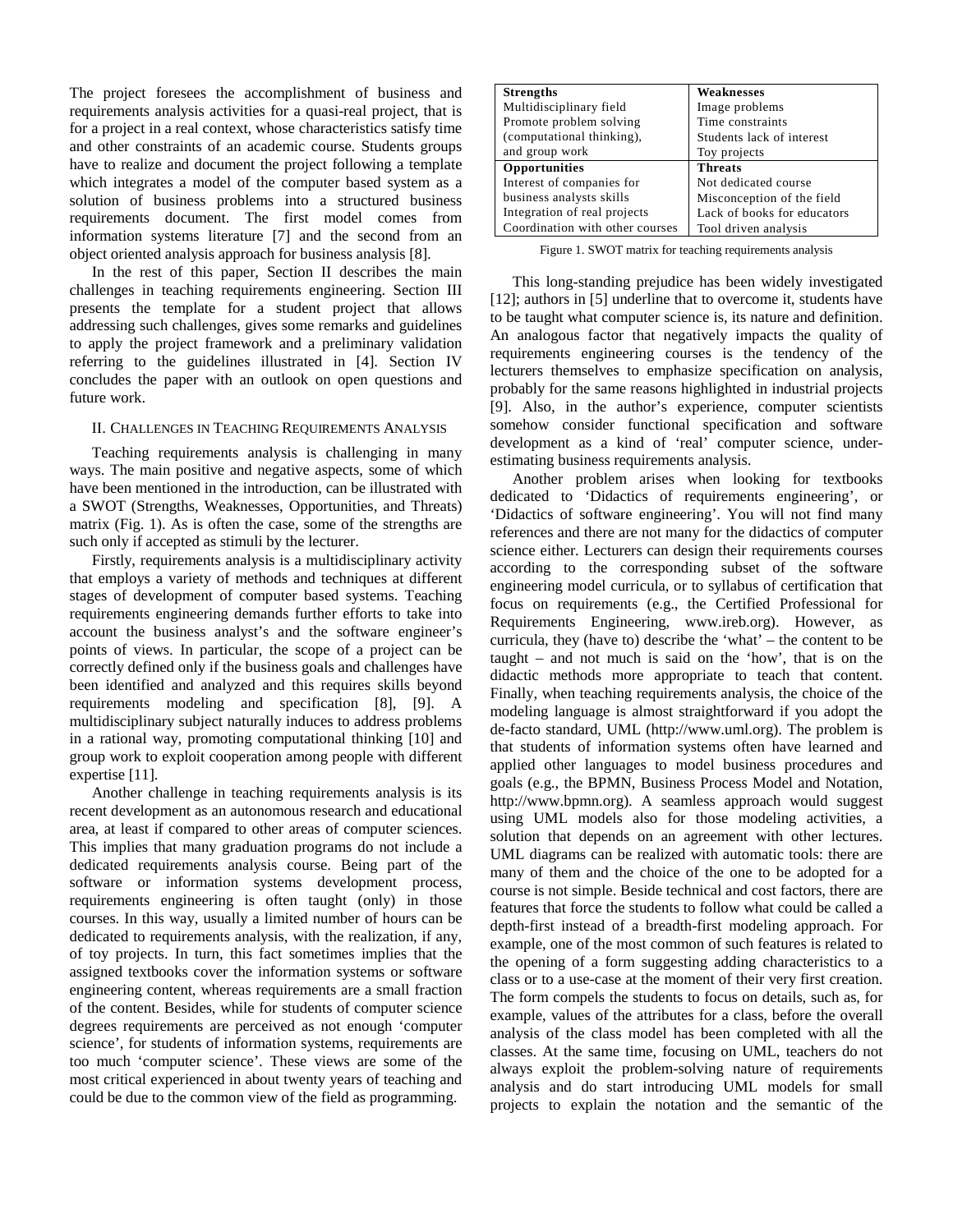language. However, such models are of little interest to students, as it is not easy to be passionate, e.g. to library lending systems.

Focusing on opportunities, it is important to underline that companies look for business and requirements analysts (http://www.linkedin.com/job/q-business-analyst-jobs). As student projects require limited tools and resources, they can be useful to experience such roles. Also, the need to integrate expertise in different areas could trigger shared lectures and projects with other courses.

## III. DESIGNING A PROJECT FOR TEACHING REQUIREMENTS ANALYSIS

### *A. The Proposed Approach*

To address the issues in the SWOT matrix for a university course in requirements analysis would require the design of the course taking into account a large number of factors and constraints. Among them, the syllabus of the degree, available human resources, time available for the course, the kind of classroom, hardware and software available, technical support, topics to be covered, students' previous knowledge on related topics, etc. In this paper we will concentrate on the problem of the student project: which project can be realized by students to motivate them and to teach a structured, efficient, and systematic way to identify and model business and high level requirements. In this section we propose a framework for a student project that has been defined adapting it year after year according to the results of its implementation in a number of university courses. In particular, in teaching requirements analysis to students of information systems, software engineering and information systems design. These courses were part of different kinds of degree of an Italian university, at the bachelor and master level, in the area of computer science and economics as well; the last one was though in an interdisciplinary degree named 'Net economy'.

These courses had some common characteristics:

- small classes: from 9 to 20 students;
- availability of a computer laboratory, with no more than two students per personal computer;
- support of a tutor for a part of the laboratory activities and for the evaluation of the projects;
- support of an e-learning platform to publish class and projects documents (https://comunitaonline.unitn.it);
- presence of international students: an average of 2 to 4 students per year come from other European and non European countries;
- one term course of 30 to 40 hours.

Many of these characteristics positively contributed to the adoption of an activity based approach in which students have to work in group on a small scale real project. Other factors were in place only for some of the courses; in particular, after the last reform of the Italian university curricula, students of the master courses come not only from a computer sciences bachelors (first degree), but also from degrees in the area of business and economics. The main goal for all these courses was to focus on the problem-solving nature of requirements,

and in particular on the need to first analyze a problem from the point of view of all the stakeholders. That in turn, implies a focus on requirements elicitation and analysis in about half of the course, assuming that it is easier to learn, apply and validate other UML models (requirement specification and validation) than to learn a structured way to effectively define the scope of a project and the requirements to be fulfilled. This approach requires soft skills that are very much useful in real projects: working in group, properly interacting with users and owners of the system to be developed, applying different techniques for fact-findings. In this context, the didactic objectives of the student projects were:

- introducing the role of the computer based systems to solve business problems or suggest business strategies;
- integrating organizational issues in the analysis of the problem to answer questions like, e.g. "who has to cooperate to gather the data for the system to be developed?";
- understanding the role of the requirements analysis in the process of the system development, including contractual impacts;
- identifying and managing conflicting requirements;
- using UML since the very first step of requirements modeling, also for business processes and actors; and
- documenting requirements as a project specification and their validation.

To this end, we defined a framework that integrates a model of the computer based system as a solution of 'business challenges' into a template for a business requirements document.

The first model (Fig. 2) was introduced by Laudon and Laudon [7] and is almost unknown to requirements engineers. However, its efficacy is validated by the high number of editions of their information systems books and of courses adopting them. It was chosen from existing socio-technical information models because it offers some interesting advantages (see section III B)). The L&L model defines and, more importantly, graphically represents the information system as "an organizational and managerial solution based on information technology, to a challenge posed by the environment" [7]. In this way, it can be used for any kind of project (size, domain, sector), forcing the adoption of a problem solving approach (starting from the business challenges, first box in Fig. 2), taking into account the management decisions and goals (actual or needed to address the identified challenges), identifying the main technologies for the project and addressing organizational issues relevant for the project (stakeholders to be involved). The business solutions component compels evaluation of the impact of the proposed system in terms of indexes or any kind of output useful to check if the expected goals or returns have been reached.

The second model has been adapted from a template introduced by Podeswa [8] as part of his approach, BOOM, or business object-oriented modeling. BOOM applies UML to business analysis underlining the role of business use-cases to define the scope of a project and its stakeholders, both internal and external to the company.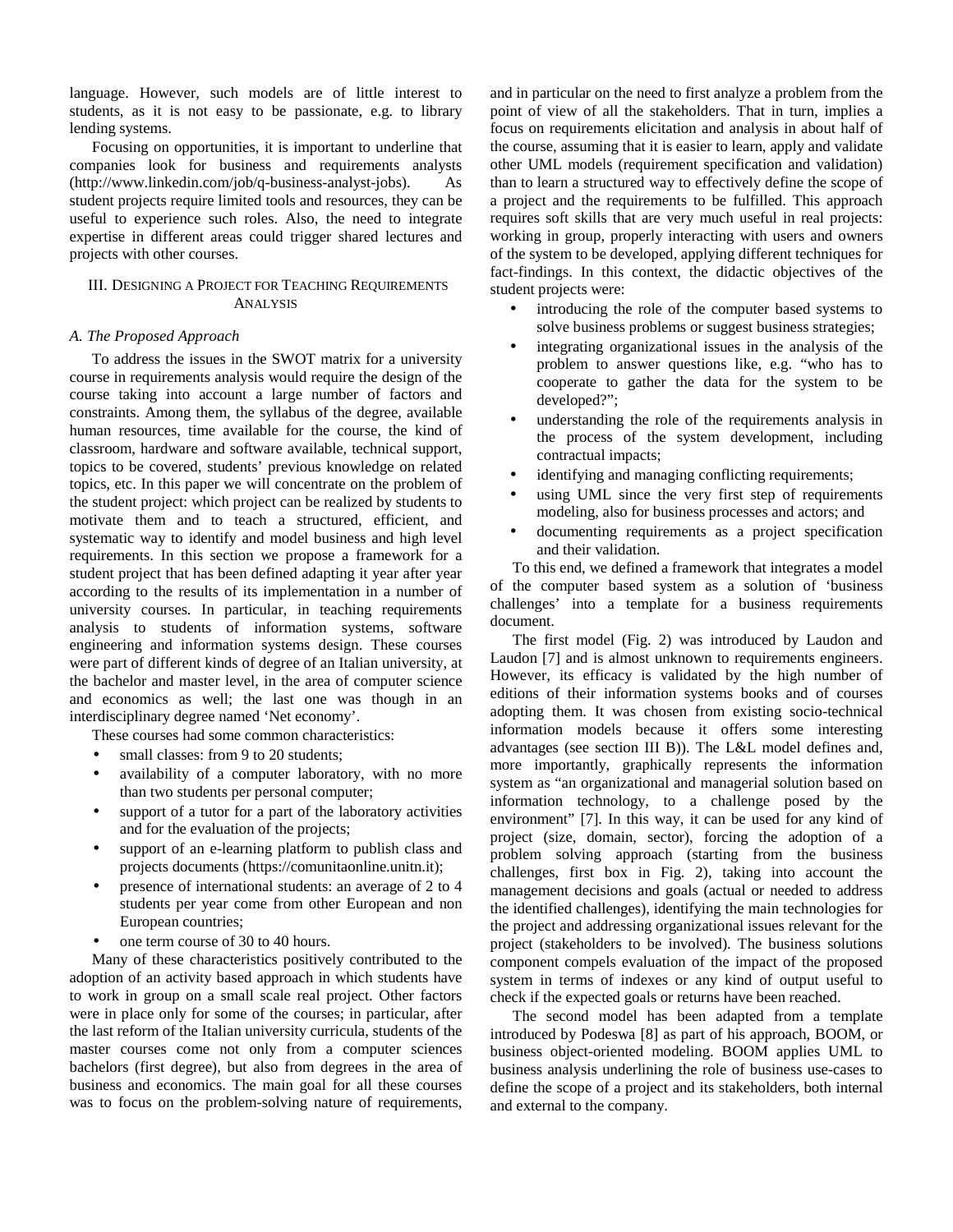

Figure 2. Information System model [6]

The BOOM template of the business requirements document (BRD) implements best practices and guidelines of the author's experience in his company.

For the student projects, an adapted version of the BRD was defined extracting issues relevant for the requirements engineering steps and integrating the L&L model. Table I gives the revised BDR used for the student projects of the 2009-2010 academic year; each group had to complete the requirements analysis for a given module of a museum information system (for other courses, the modules were for the information system of an international sport event, the Universiadi of Trentino; the Unisport initiative of the University of Trento; the e-commerce modules for profit and non-profit cultural organizations, and many more). A short problem statement and instructions for the project are given in the first part of the document (text highlighted in grey was in Italian).

To draw and document object-oriented models, the first projects were supported by Rational Rose, a tool that was available on a CDRom included in some of the widely adopted UML text-books. Later, given that many students owned a personal computer or a laptop, students were taught a variety of factors to take into account in choosing this kind of tools and then they could use the one they identified as the best solution. But the main didactical decision was to introduce the use of the tool only after the L&L model was completed and a preliminary set of requirements were elicited. That decision reduced the risks of premature requirements modeling due to students' tendency to start modeling, even if business analysis and requirements elicitation have just started. It also increased the quality of the requirements modeling and that of the BRDs. *B. Remarks and Guidelines* 

The L&L model was used for the student projects since the early '90s: it was the first model students had to complete and revise during the project. The model shows a number of characteristics that makes it an efficacious educational tool: it is quite intuitive; it scales well, as it can be applied to small projects and to large ones; it takes into account all the nontechnological aspects relevant for any real project; it supports interactions with stakeholders, internal and external to the company and among the students working on the project; it can be applied in an incremental way, starting with knowledge and assumptions available in the very initial steps of the project, and adding to it and revising it whenever useful. To students with knowledge in economics and management, the model is a natural bridge towards requirements analysis; for those in computer sciences, it suggests a wider context for their projects. Another advantage of the L&L model is that it made it possible to work on the project since the first meeting of the course.

The BOOM BRD was first adopted in 2005-2006, but a number of improvements and changes have been made in the following years. In particular, the L&L model was added as a task of the 'Executive summary' (Table I); business use cases introduced by BOOM, helped to deal with stakeholders and with actors relevant for the project. Parts to be completed were reduced, making it mandatory for the students to complete only some of them (in bold in Table I). The results improved, possibly because the students felt the need to realize and document some of the activities as useful for the project and not (only) for the marks. In some cases, students completed also non mandatory tasks, as for example state diagrams to describe critical use-cases. The RACI (responsible accountable consulted informed) chart was useful to identify their roles in the project. Risk analysis, cost-benefit, and timetable supported the multi-disciplinary approach: computer sciences students understood that economics skills are useful for requirements engineering, suggesting to forming groups whenever possible with students of both the economics and IT areas. Also, the difference between the role of the business or IT analyst and that of a requirements analyst was better understood.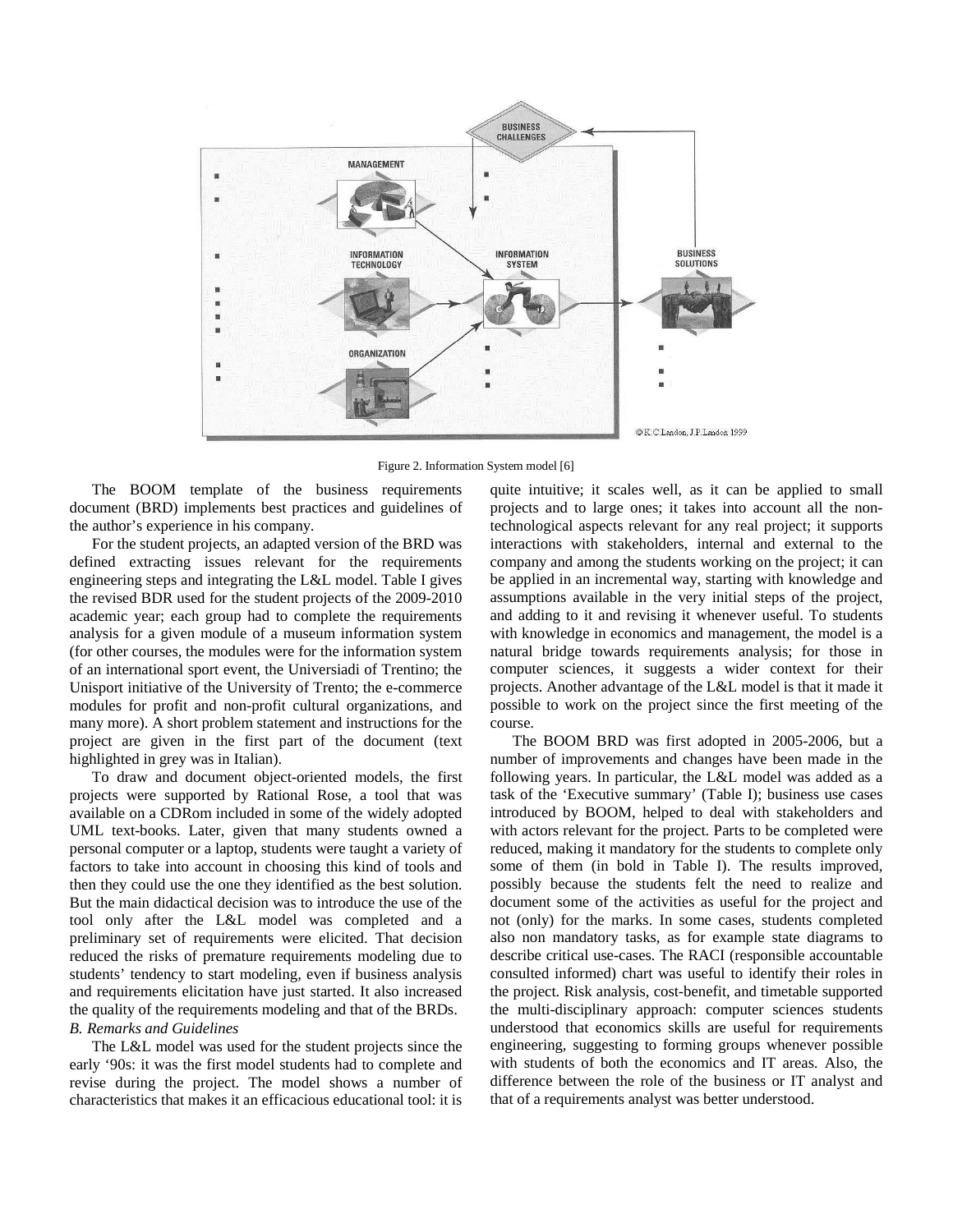TABLE I. THE TEMPLATE FOR THE STUDENT PROJECTS OF THE 2009-2010 ACADEMIC YEAR ADAPTED FROM THE BRD PROPOSED IN [8]

| Goal of the project (Problem statement)                                                   |
|-------------------------------------------------------------------------------------------|
| Each group has to analyze the requirements for an information system                      |
| module for the new museum MUSE (http://www.muse2012.eu/), now                             |
| Museo Tridentino di Scienze Naturali (http://www.mtsn.tn.it/). The                        |
| module has to be accessible from the website of the museum.                               |
| The project has to be completed using the BRD template of BOOM.                           |
| Some parts of the template are mandatory or have to be adapted (those in                  |
| bold).                                                                                    |
| Version Control (add: name of the module, name of the students)                           |
| <b>Revision History</b>                                                                   |
| <b>RACI</b> Chart                                                                         |
| <b>Executive Summary (add the Laudon and Laudon model)</b>                                |
| Overview                                                                                  |
| Background                                                                                |
| Objectives                                                                                |
| Requirements<br>Proposed Strategy                                                         |
| <b>Next Steps</b>                                                                         |
| Scope (add the scope of the module vs the scope of the information                        |
| system of the organization)                                                               |
| Included in Scope                                                                         |
| <b>Excluded from Scope</b>                                                                |
| Constraints                                                                               |
| <b>Impact of Proposed Changes</b>                                                         |
| <b>Risk Analysis</b>                                                                      |
| <b>Technological Risks</b>                                                                |
| <b>Skills Risks</b>                                                                       |
| <b>Political Risks</b>                                                                    |
| <b>Business Risks</b>                                                                     |
| <b>Requirements Risks</b>                                                                 |
| Other                                                                                     |
| <b>Business Case</b><br>Cost/Benefit Analysis, ROI, etc.                                  |
| Timetable                                                                                 |
| <b>Business Use Cases</b>                                                                 |
| <b>Business Use-Case Diagrams</b>                                                         |
| Business Use-Case Descriptions (text and/or activity diagram)                             |
| Actors                                                                                    |
| Workers                                                                                   |
| <b>Business Actors</b>                                                                    |
| Other Systems                                                                             |
| Role Map                                                                                  |
| <b>User Requirements</b>                                                                  |
| <b>System Use-Case Diagrams</b>                                                           |
| <b>System Use-Case Descriptions</b>                                                       |
| <b>State Machine Diagrams</b><br>Nonfunctional Requirements (highlight the most relevant) |
| Performance Requirements                                                                  |
| Stress Requirements                                                                       |
| Response-Time Requirements                                                                |
| <b>Throughput Requirements</b>                                                            |
| <b>Usability Requirements</b>                                                             |
| <b>Security Requirements</b>                                                              |
| Volume and Storage Requirements                                                           |
| <b>Configuration Requirements</b>                                                         |
| <b>Compatibility Requirements</b>                                                         |
| <b>Reliability Requirements</b>                                                           |
| Backup/Recovery Requirements                                                              |
| <b>Training Requirements</b>                                                              |
| <b>Business Rules</b>                                                                     |
| <b>State Requirements</b>                                                                 |
| <b>Testing State</b><br>Disabled State                                                    |
| <b>Static Model</b>                                                                       |
| <b>Class Diagrams: Entity Classes</b>                                                     |
| Entity Class Documentation ()                                                             |
|                                                                                           |

In recent years, thanks to the project template, projects become more and more related to real organizations or companies. At first, there was only slight involvement of the company in the projects, by an initial presentation by a company representative and final presentation of results by students. Later-on, there were more and more stakeholder interviews with real stakeholders from the organization. For example, for the problem statement in Table I, student projects were defined for a natural sciences museum for which a new building and new presentations were in construction. An expert of the museum interacted with the teacher to simulate an interview to gather the initial requirements for a number of modules; other stakeholders were contacted by students working in groups of two. The final BRD was then presented and discussed with another manager of the museum in a meeting that also allowed highlighting the logical architecture of a system integrating the projects and the impacts of the proposed modules. Besides, the priority of the modules of the student projects was discussed with the manager, comparing them on the basis of costs and other resource constraints in the context of the museum strategy (for example, the online ticket selling module was given a lower priority than the online event management). The same approach – students completing the activities included in the template, initial interaction and final discussion with representatives of the companies or organizations – has been applied in other projects in which requirements for the same service – an e-commerce module – had to be analysed for different cultural organizations, as for example, a wine road (www.mtvtrentinoaltoadige.it), a Jazz festival (www.fiemmeskijazz.com), a contemporary art museum (MART, www.mart.trento.it), a film festival (www.trentofestival.it). In the last course, student projects were related to a new initiative of the University of Trento, Unisport (www.unisport.tn.it). The proposed approach turned out to be successful: for example, the results of such course projects were then used by the software development company ultimately in charge of projects implementation as input for the design and implementation of the Unisport information system.

# *C. Preliminary Validation*

For a preliminary and external validation of the proposed framework we can use the most important recommendations for teaching requirements described in Ouhbi et al. [4]:

- 1) Teach how to define the scope of the problem and avoid general and vague specifications.
- 2) Show how to select and use a requirements engineering tool.
- 3) Promote activities in requirements analysis and modeling in addition to requirements management and introduce the concept of prototyping in the course.
- 4) Involve students in industrial projects (…). Instructors could also invite industry practitioners to present real projects and to describe their accumulated industrial experience.
- 5) Have the ability, skills, and strategies needed to align requirements engineering courses with contemporary global software development (GSD) conditions.